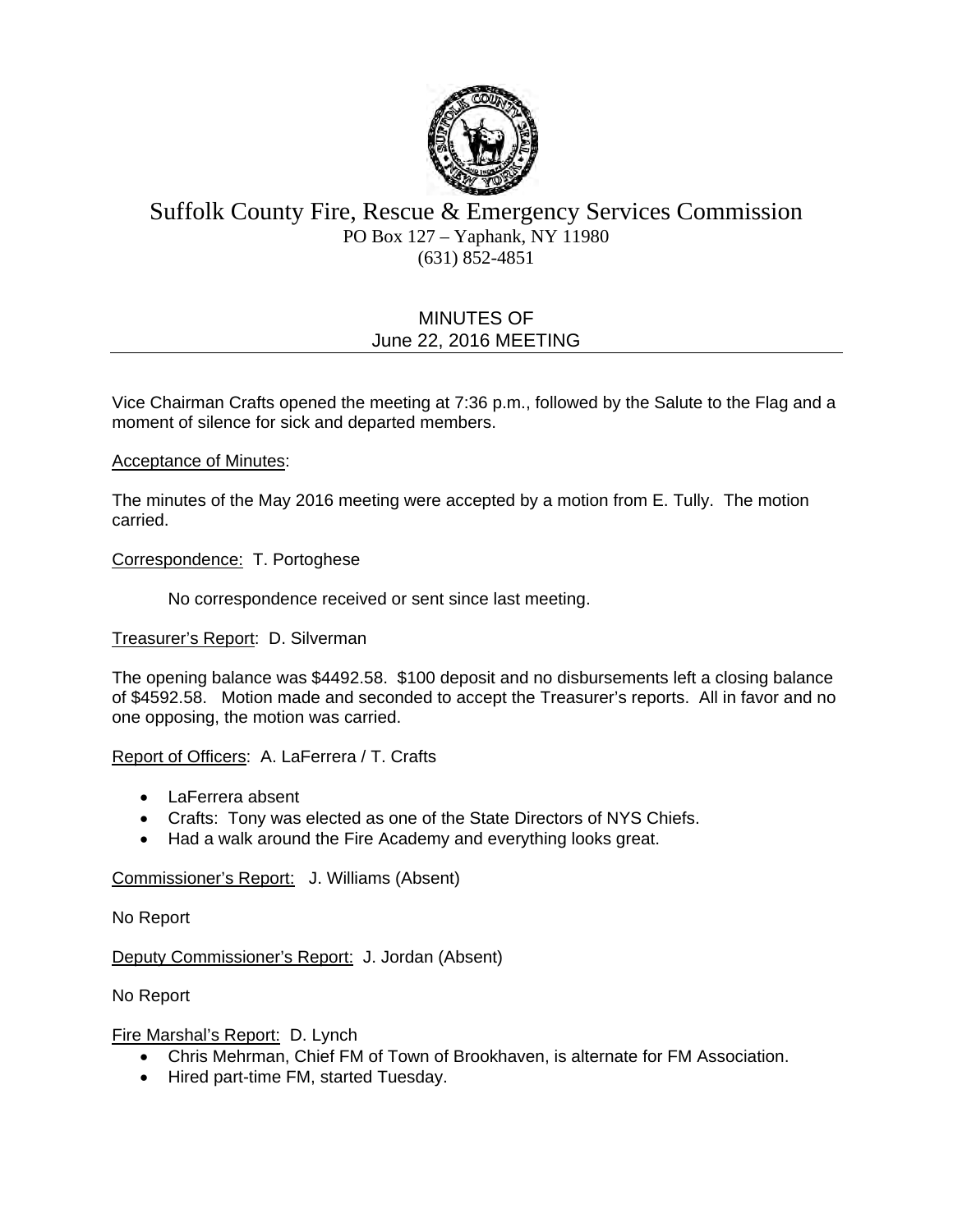- In August USAR Team will be having large scale overnight drill at Connetquot State Park; will be doing some water rescue.
- Jul, Brett's dog will remain in service until or unless she can't do it. She goes to vet monthly; if vet says "she's done", she will be retired.
- Had a meeting yesterday re budget; things are tight and canine demos may be affected.

Fire Academy: R. Holley

- Opening seat on VEEB, acceptance period has been extended to July  $1<sup>st</sup>$ . There are 4 applications. FRES Commission is involved in interview process.
- AFFF foam banks have been condemned by the DEC. There will be no foam used on the Academy grounds. If you have 1 pound, you have to call DEC.

Bill Sanok: best thing is to take cautious approach. If you have to use it for fires, you have to contain it and dispose of it properly. Also, keep a record of it.

## SCPD – Special Patrol Bureau: (Absent)

No report.

EMS: M. Masterton

- Check REMSCO website.
- Anticipating a lot of drills and activities this summer.
- Effective June 18 new area code and there is a big impact on EMS agencies. Make sure they update their telemetries. Must have a 10 digit number or it will not go through.

Budget Committee: D. Silverman

There is no report.

Arson Task Force: T. Crafts

No report.

Combined Radio Committee: N. Reilly

- $\bullet$  July  $6<sup>th</sup>$  is next meeting at Coram backup center.
- Five (5) new dispatchers are starting on July 11<sup>th</sup>.
- Motorola contract finally came through so we are doing phase 2. Starting IR process for phase 3
- MCU-1 goes out of service next week. New truck due in September.
- Couple of sites with 700 MHz are being tested.

## Buildings & Grounds: E. Tully

Other than grass having to be cut, everything is good.

#### Legislation & Standards: E. Tully

Cancer bill signed in Senate. Many are fighting it in Assembly and if it is not signed by January, it will be a dead issue and have to start over again.